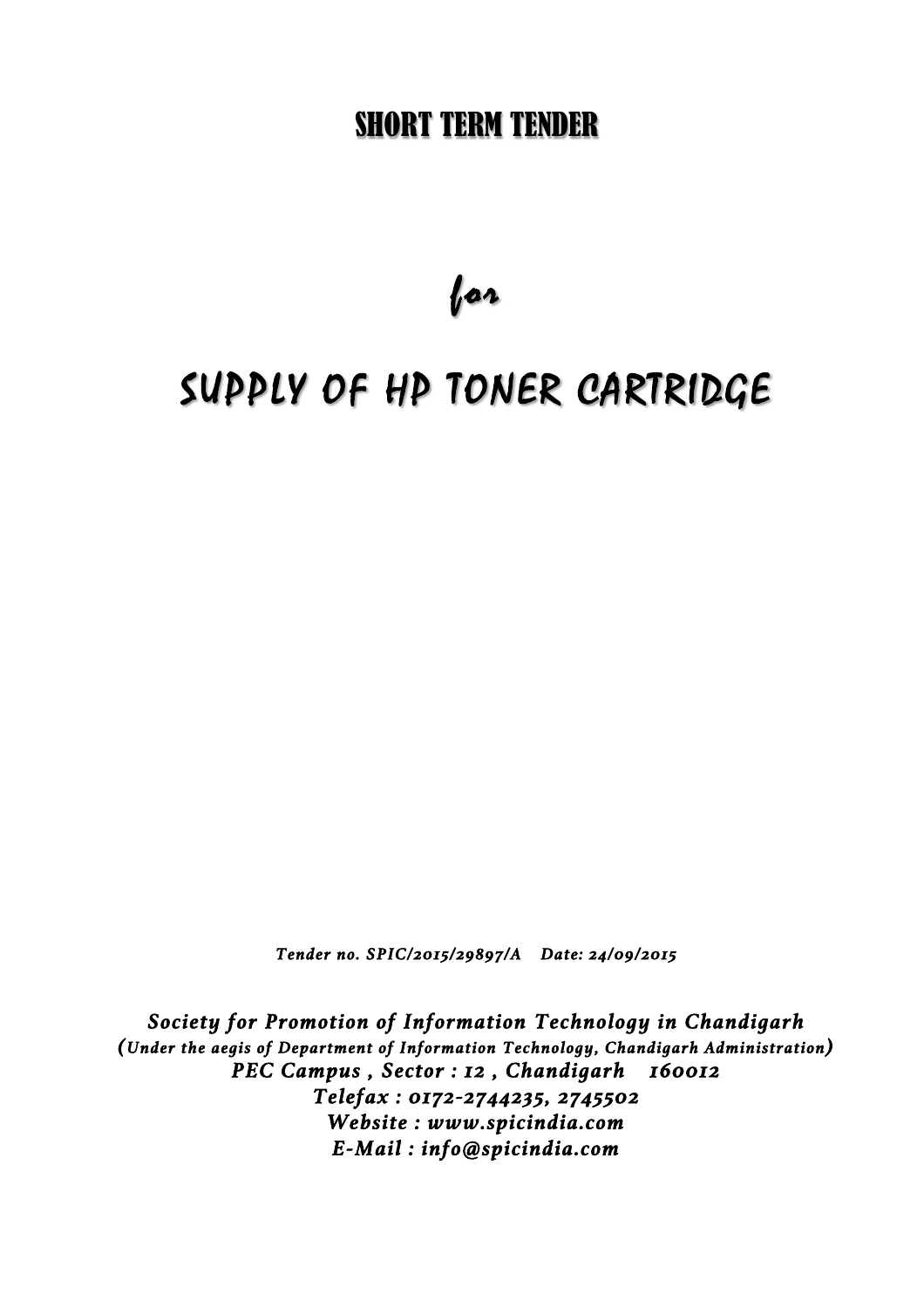| Tender Document for supply of HP TONER CARTRIDGE | TENDER ID: SPIC/2015/29897/A   |      |
|--------------------------------------------------|--------------------------------|------|
| Society for Promotion of IT in Chandigarh (SPIC) | <b>TENDER DATE: 24/09/2015</b> | SPIC |

#### **NOTICE INVITING SHORT TERM TENDER NO.: SPIC/2015/29897/A Dated 24/09/2015**

Tenders are invited in the form of sealed hard copy for the following job from reputed organizations having sufficient experience and credentials for successful supply of Toner CARTRIDGE in government organizations.

| <b>BRIEF DESCRIPTION</b><br><b>OF WORK</b>          | <b>TENDER</b><br><b>PROCESSING FEE</b><br>(NON<br><b>REFUNDABLE)</b><br>(7)                                                                                    | <b>EARNEST</b><br><b>MONEY</b><br><b>DEPOSIT</b><br>(EMD) (₹)                                                   | <b>START DATE</b><br><b>OF TENDER</b><br><b>AVAILABILITY</b> | <b>LAST DATE AND</b><br><b>TIME OF TENDER</b><br><b>SUBMISSION</b> | <b>DATE OF</b><br><b>OPENING OF</b><br><b>TENDER</b><br><i><b>(QUALIFYING</b></i><br>BID) |
|-----------------------------------------------------|----------------------------------------------------------------------------------------------------------------------------------------------------------------|-----------------------------------------------------------------------------------------------------------------|--------------------------------------------------------------|--------------------------------------------------------------------|-------------------------------------------------------------------------------------------|
| Supply of <b>HP</b><br><b>TONER CARTRIDGE</b>       | ₹1,000/<br>(In the form of a<br>DD in favour of<br>SPIC payable at<br>Chandigarh)                                                                              | ₹5,000/-<br>(In the form of a<br>DD/BG from<br>Nationalized Bank<br>favour of SPIC<br>payable at<br>Chandigarh) | 24/09/2015                                                   | 28/09/2015 up<br>to 03:00 PM                                       | 28/09/2015<br>AT 03:30<br><b>PM</b>                                                       |
| <b>Bid Submission</b><br>8.<br><b>Opening Venue</b> | Society for Promotion of Information Technology in Chandigarh<br>PEC University of Technology Campus, Sector: 12, Chandigarh<br>Telefax: 0172-2744235, 2745502 |                                                                                                                 |                                                              |                                                                    |                                                                                           |

Interested bidders can download the tender document from SPIC's website **http://www.spicindia.com** and submit the bid with a Demand Draft of ₹1,000/- (Rupees Two thousand only) in favor of **SPIC** payable at Chandigarh, as Tender Processing Fee (Non-Refundable).

For technical/other terms and conditions queries regarding this tender please contact SPIC Office at PEC University of Technology Campus, Sector: 12, Chandigarh or through e-mail as mentioned below on or before **25/09/2015**:

#### 1. E-Mail ID of SPIC : **info@spicindia.com**

All queries have to be submitted in writing to **SPIC** Office, on or before **25/09/2015** in the format given below on the company letter head.

|  | Sr. Section no. Clause no. Reference/Subject Clarification Sought , |  |
|--|---------------------------------------------------------------------|--|
|  |                                                                     |  |
|  |                                                                     |  |

No queries will be entertained after this time frame. If tender committee feels, suitable corrigendum will be uploaded to SPIC's website **www.spicindia.com** by **26/09/2015** for the information of all prospective bidders.

Interested bidders may send a request by e-mail at both the email IDs mentioned above for soft copies (in MsWord) of the various formats specified in this Tender Document, However, any undesirable changes made in such formats and submitted in bids will result in rejection of such bids.

Canvassing in any form shall be liable for disqualification.

SPIC reserves the right to accept or reject any tender/s without assigning any reason thereof.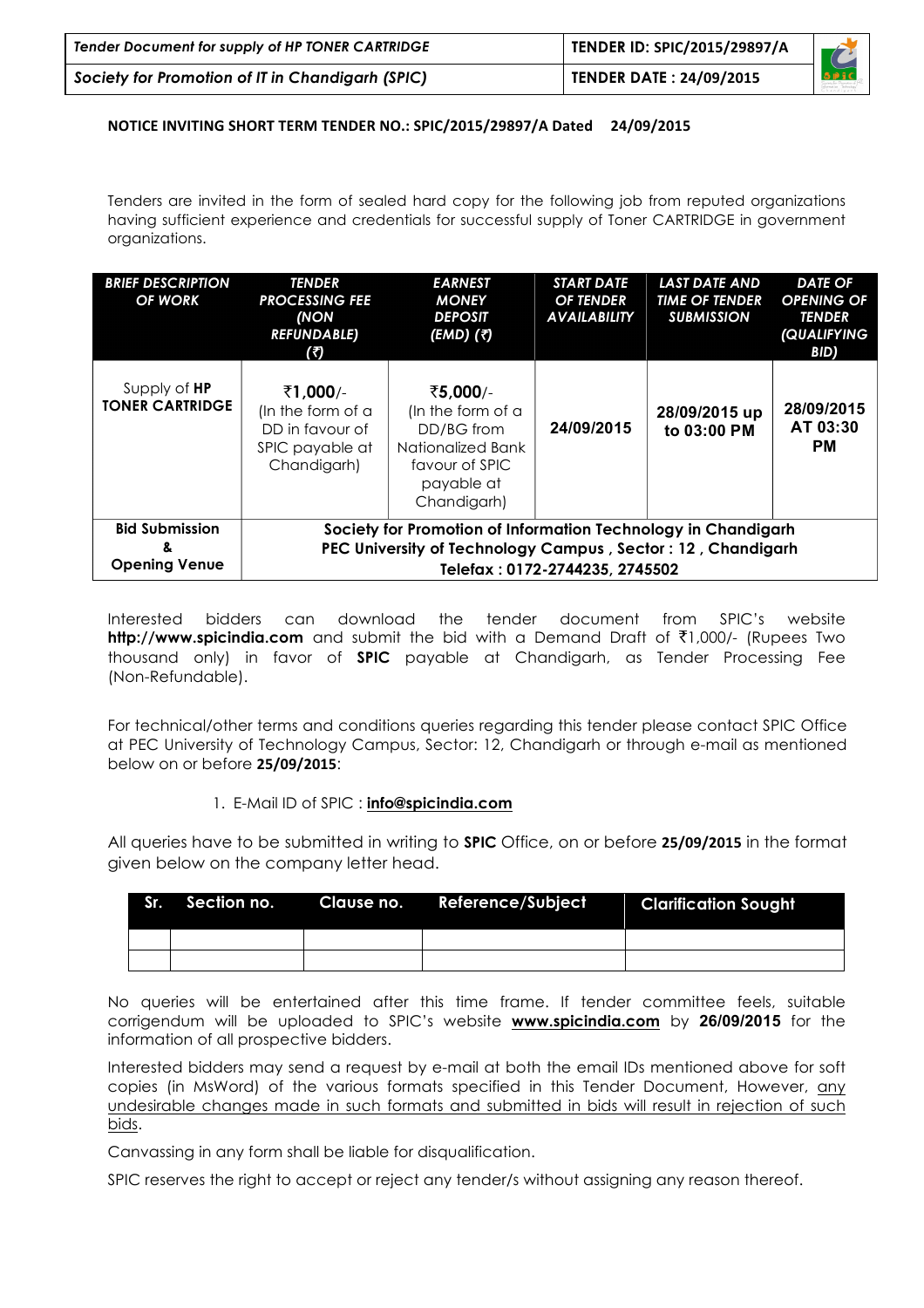| Tender Document for supply of HP TONER CARTRIDGE | TENDER ID: SPIC/2015/29897/A   |                                                                                        |
|--------------------------------------------------|--------------------------------|----------------------------------------------------------------------------------------|
| Society for Promotion of IT in Chandigarh (SPIC) | <b>TENDER DATE: 24/09/2015</b> | $\overline{\overline{\mathbf{a}}\overline{\mathbf{p}}\overline{\mathbf{s}}\mathbf{c}}$ |

### **SECTION – A**

#### **MINIMUM ELIGIBILITY CRITERIA FOR PARTICIPATION**

- 1. The bidder should have experience of supply of toner cartridge for HP Printer, the bidder must be authorized distributor of the OEM (**Attach Certificate/Authorization Letter / Undertaking**).
- 2. The Bidder should not be black listed by any Govt. organization (**Attach Undertaking**).
- **3.** *MINIMUM TECHNICAL SPECIFICATION:*

| Sr. | <b>Items</b>                        | <b>Minimum required specifications</b> |
|-----|-------------------------------------|----------------------------------------|
|     | <b>HP TONER</b><br><b>CARTRIDGE</b> | Model:CF280XC                          |

*IN ABSENCE OF ANY ONE OF THE ABOVE, THE BID SHALL BE TREATED AS NON-RESPONSIVE AND SUMMARILY REJECTED.*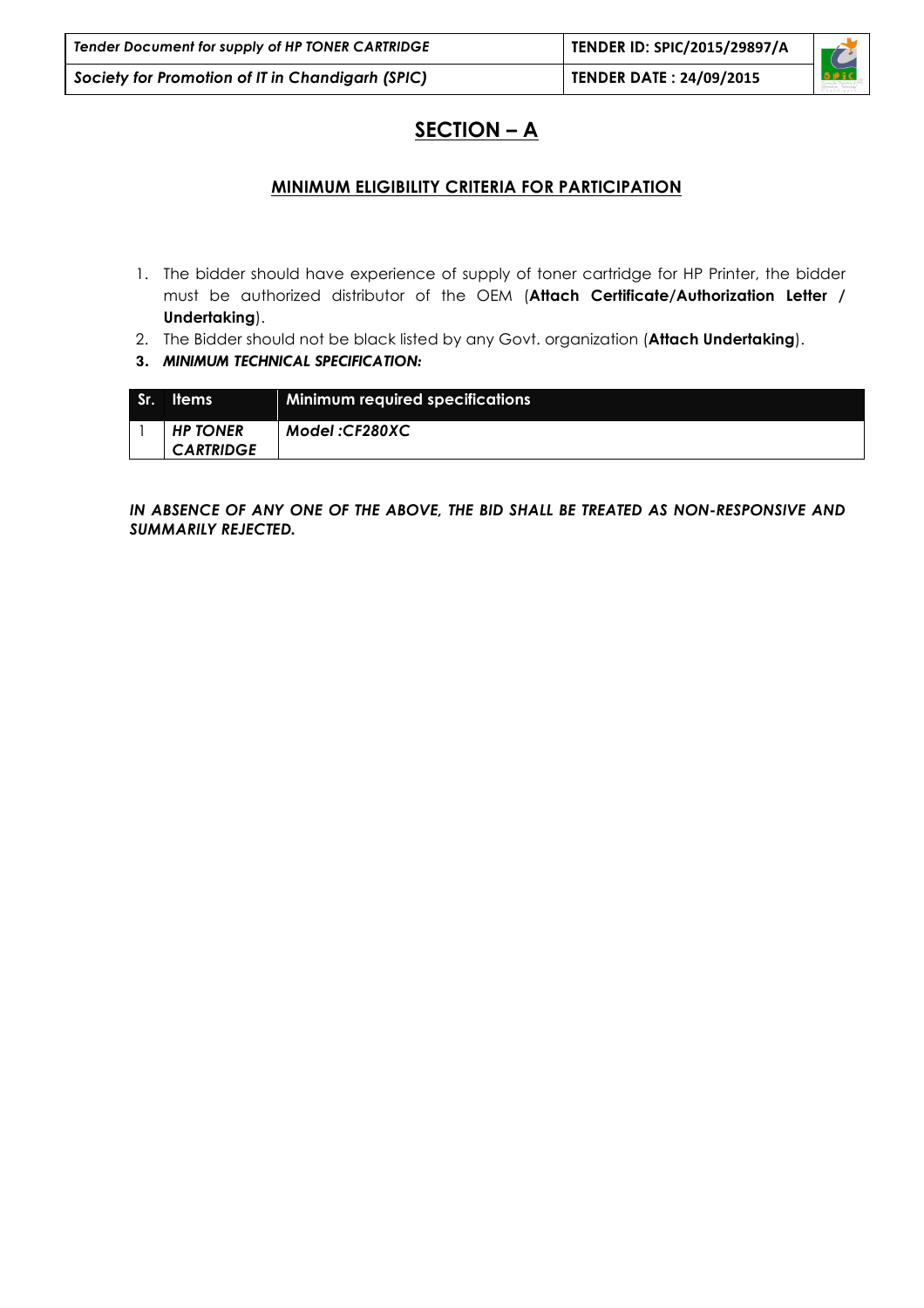## **SECTION – B**

### **TERMS AND CONDITIONS**

- 1. The last date of submission of bid is **28/09/2015**. The bidders requested to submit the physical copy of the bid and/or any other documents in physical form in sealed envelope at SPIC office (**28/09/2015 up to 03:00 PM**).
- 2. The Bidder shall furnish non-refundable Processing Fee of  $\bar{\tau}1,000/$  (Rupees One thousand only) & EMD of amount  $\overline{5,000}$ /- (Rupees Five thousand only) in the form of a demand draft from a Scheduled Nationalized Bank payable at Chandigarh in favor of SPIC.
- 3. Any bid not accompanied with the valid Processing Fee & EMD shall be summarily rejected.
- 4. Earnest money will be refunded to the unsuccessful bidders after receiving application from them on completion of tender process. In case of successful bidder(s), earnest money will be retained till the completion of the one-year empanelment period.
- 5. Earnest money of the Bidder is liable to be forfeited in case of any false submission /statement. In case of any refusal to abide by terms and conditions or refusal to enter into a written agreement as per prefixed terms and conditions, SPIC is at liberty to forfeit earnest money and take lawful actions.
- 6. The bid is non-transferable.
- 7. The Bidder shall bear all the costs associated with the preparation and submission of its bid, and department will in no case, will be responsible or liable for these costs, regardless of conduct or outcome of bidding process.
- 8. The bidder has to submit the technical compliance Statement on its letter head duly signed by the authorized signatory and other supporting documents as asked for in the bid. Failing to submit the same or non-compliance/deviation from any bid terms and conditions, eligibility criteria or technical specifications may result in rejection of the bid.
- 9. The Bidder has to examine all instructions, forms, terms, conditions and specifications in the bidding documents. Failure to furnish all information required by the bidding documents or submission of a bid not substantially responsive to the biding documents in every respect will be at the Bidder's risk and may result in rejection of its bid.
- 10. Amendment of Bidding Documents (Corrigendum):
	- i. At any time prior to the deadline for submission of bids, SPIC may, for any reason, whether on its own initiative or in response to the clarification requests by a prospective bidder, modify the bidding documents.
	- ii. In order to allow prospective bidders reasonable time to take into consideration the amendments while preparing their bids SPIC, at its discretion, may extend the deadline for the submission of bids.
- 11. Bid Currency Prices shall be quoted in Indian Rupees only.
- 12. In exceptional circumstances, SPIC may solicit the Bidder's consent to an extension of the period of validity of the BID. The request and the responses thereto shall be made in writing. A Bidder granting the request will not be permitted to modify its bid.
- 13. Price shall be inclusive of all freight, forwarding, transit insurance and installation charges.
- 14. Late Bids: The bidder will not be able to submit the bid after final submission date and time.
- 15. Modification and Withdrawal of Bids:
	- i. No bids will be allowed to be modified subsequent to the final submission of bids.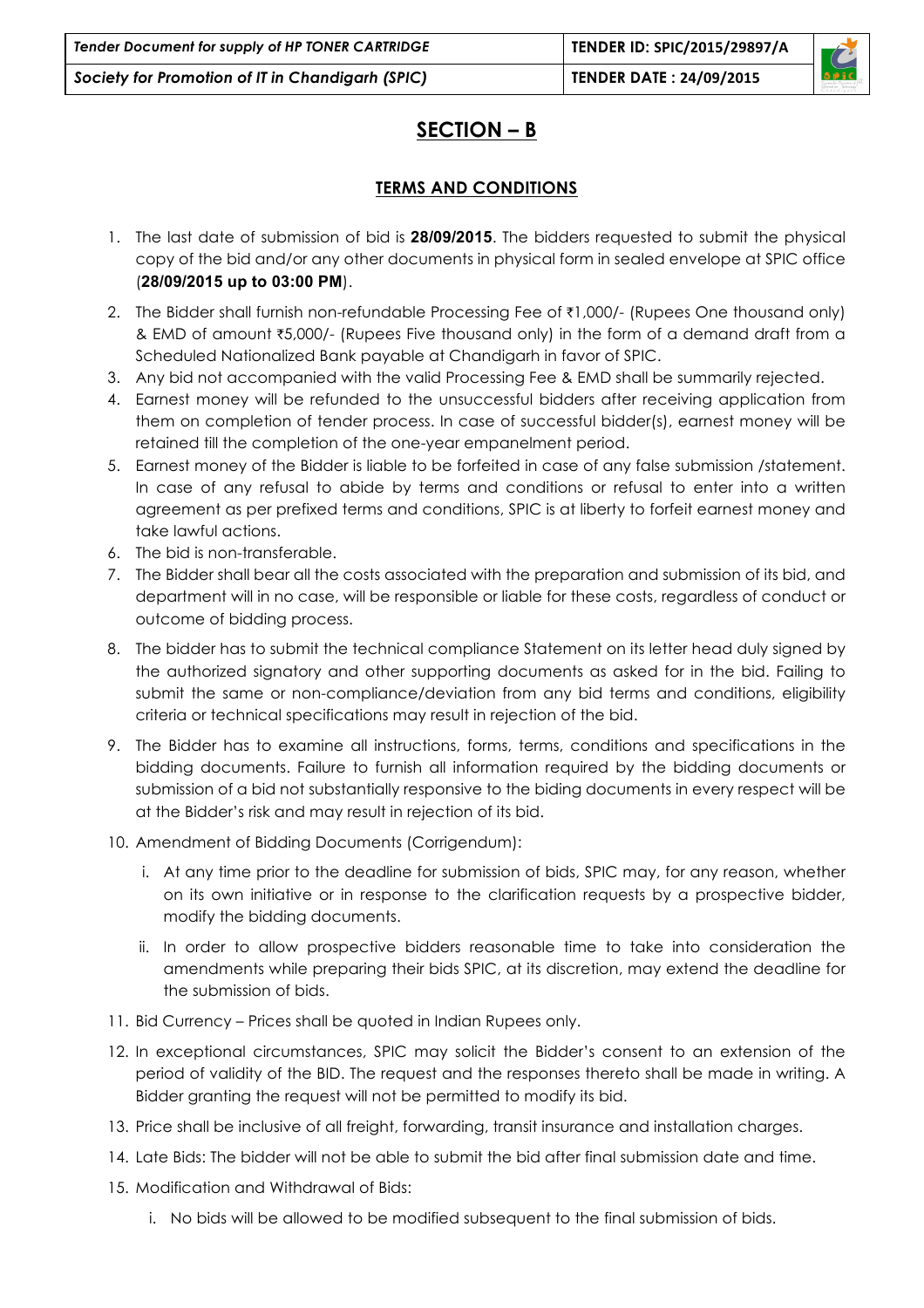| Tender Document for supply of HP TONER CARTRIDGE | TENDER ID: SPIC/2015/29897/A   |             |
|--------------------------------------------------|--------------------------------|-------------|
| Society for Promotion of IT in Chandigarh (SPIC) | <b>TENDER DATE: 24/09/2015</b> | <b>SPIC</b> |

- ii. No bid will be allowed to be withdrawn in the interval between the deadline for submission of bids and the expiry of the bid validity.
- 16. Bids will be opened in the presence of Bidder's representatives, who choose to attend. The Bidder's representatives who are present shall sign a register/attendance sheet evidencing their attendance. The representative will be held responsible for all commitments made on behalf of the bidder and that will be considered valid for all further dealings related to this tender process. In the absence of the bidder(s), the tender committee may choose to open the bids as per the prescribed schedule.
- 17. The Bidder's names, Bid modifications or withdrawals, discounts and the presence or absence of relevant documents and such other details at the desecration of SPIC officer(s), will be announced at the opening.
- 18. Evaluation of the bids: After the closing time of submission, SPIC will verify the bid as per terms and conditions. The eligibility criteria evaluation will be carried out for the bids whose bids are found to be acceptable. The financial bids of the bidders who are complying with all the eligibility criteria will be opened and evaluated next.
- 19. Bids shall be valid for One Year after the date of financial bid opening. A bid valid for a shorter period shall be rejected as non-responsive. If required, SPIC may extend the bid validity for further period from the date of expiry of bid validity in consultation with the successful bidder.
- 20. The finalized rates will be valid up to One Year from the date of finalization of the same.
- 21. The SPIC reserves the right to change any bid condition of any item even after inviting the bids, with/without prior notification.

#### 22. **Penalty Clause**:

- i. If the bidder fails to supply the consumables within mentioned time frame in the purchase order from the date of issue of Purchase order, then a sum equivalent to one percent (@1%) of the total Bill value may be deducted from the payment for each calendar week of delay or part thereof subject to a maximum of @5% of purchase value.
- ii. Delay in excess of 5 weeks will be sufficient to cause for cancellation of purchase order.
- 23. **SPIC reserve the right to accept any Bid and to reject any or all Bids** SPIC reserve the right to accept or reject any bid, without there by incurring any liability to the affected Bidder or bidders or any obligation to inform the affected Bidder or bidders of the grounds for such decision.
- 24. All correction/addition/deletion shall require authorized countersign.
- 25. The tender procedure is not for the confirmed purchase order / work order but for the finalization of rates, purchase order/work order would be issued for items as per the requirement. The quantity mentioned are indicative, it would be bound on the successful bidder has to supply the printers as per the quantity mentioned in the purchase order on given time limit.

The bid should be submitted at

#### **Society for Promotion of Information Technology in Chandigarh, PEC University of Technology Campus, Sector: 12, Chandigarh 160012.**

26. The bidder should fulfill the eligibility criteria and shall enclose all documentary evidence in the Qualification Bid. Any Bid without the requisite documentary proof shall be liable to be rejected.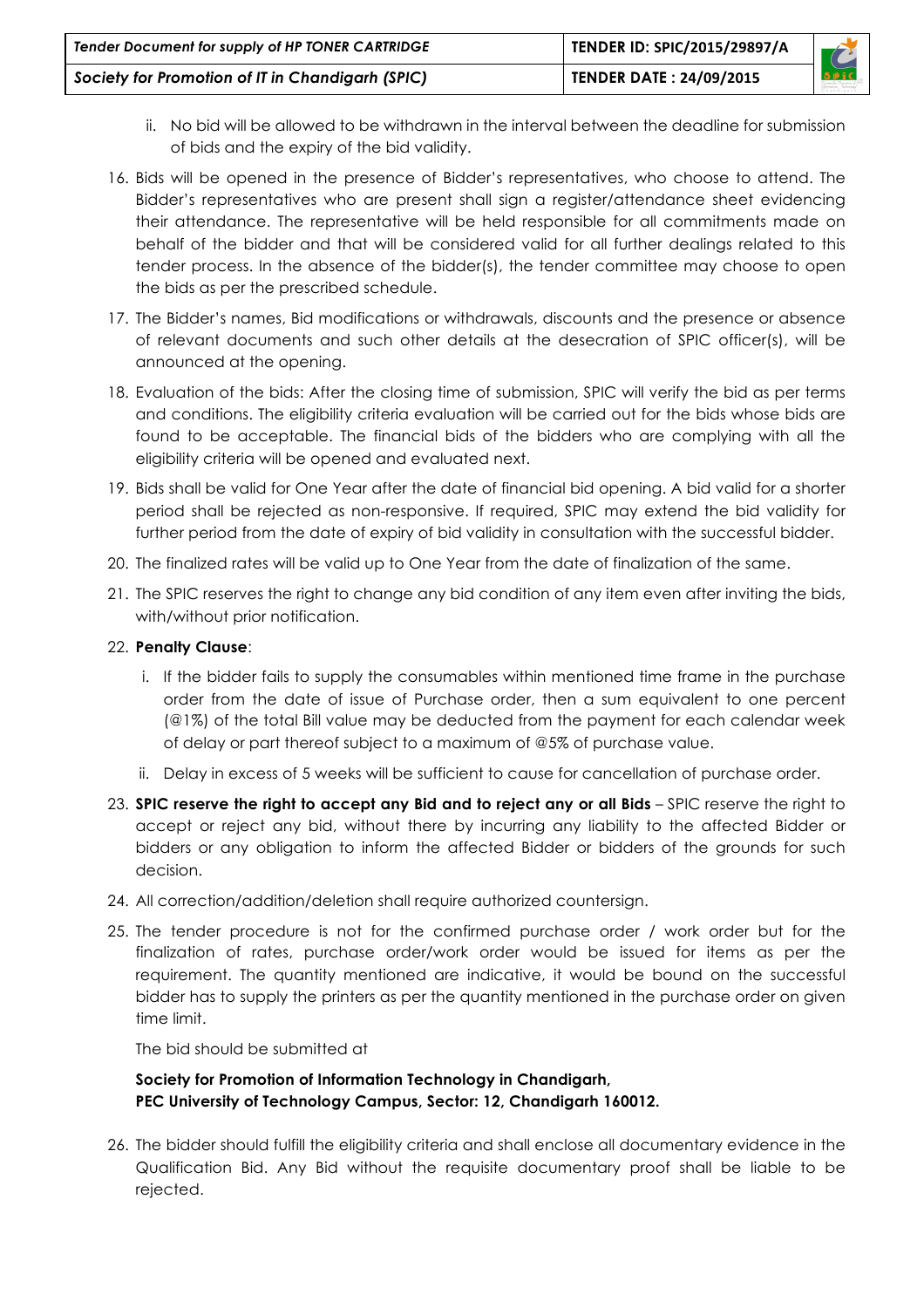### **SECTION – C**

### **INSTRUCTIONS TO BIDDERS**

Bidders are required to submit the *BID in Physical Format. In case of non-receipt of Tender within prescribed time, same will be rejected*. Only tender of those bidders will be opened who have applied through Tendering process and sent the PHYSICAL/HARDCOPY Format within prescribed time and in prescribed Format.

For the preparation of the HARD COPY of the TENDER, Interested Bidders are required to submit:

- A. Documentary evidence to support the MINIMUM ELIGIBILITY CRITERIA FOR PARTICIPATION (See SECTION – A) and other required documents (See below under QUALIFYING BID sub-section for a complete check-list);
- B. Price bid (For details see below under PRICE BID sub-section);

in two separate sealed envelopes as per instructions given below.

The Bidder shall seal and mark various parts of the proposal as follows:

A. Documentary evidence to support the Minimum Eligibility Criteria and other required documents in one envelope super-scribed with words: *"QUALIFYING BID for Supply of HP TONER CARTRIDGE", "Tender no. \_\_\_\_\_\_\_\_\_\_\_\_\_ dated \_\_\_\_\_\_\_\_\_\_".* This envelope MUST also contain the *Tender Processing Fee and EMD* in two separate smaller envelopes inside it.

This envelope MUST also clearly indicate the Bidder's name.

B. Price Bid in a third envelope super-scribed with words "**PRICE BID** *for Supply of HP TONER CARTRIDGE*" and *"Tender no. \_\_\_\_\_\_\_\_\_\_\_\_\_\_ dated \_\_\_\_\_\_\_\_\_\_".*

This envelope MUST also clearly indicate the Bidder's name.

C. All these envelopes shall be sealed in a fourth outermost covering envelope super-scribed with words "*"Tender no. \_\_\_\_\_\_\_\_\_\_\_\_\_ dated \_\_\_\_\_\_\_\_\_\_"***, "QUALIFYING BID & PRICE BID** *for HP TONER CARTRIDGE*".

This envelope MUST also clearly indicate the Bidder's name.

Such a sealed envelope as mentioned above containing the sealed QUALIFYING BID along with Tender Processing Fee and EMD, and PRICE BID should be sent to the

#### **Chief Executive Officer,**

#### **Society for Promotion of Information Technology in Chandigarh,**

#### **PEC University of Technology Campus, Sector: 12, Chandigarh 160012**

Through post / speed post / courier or dropped personally within the stipulated time. No other mode of delivery shall be accepted. SPIC will not be responsible for any postal delay. Late submission of Bid will not be accepted.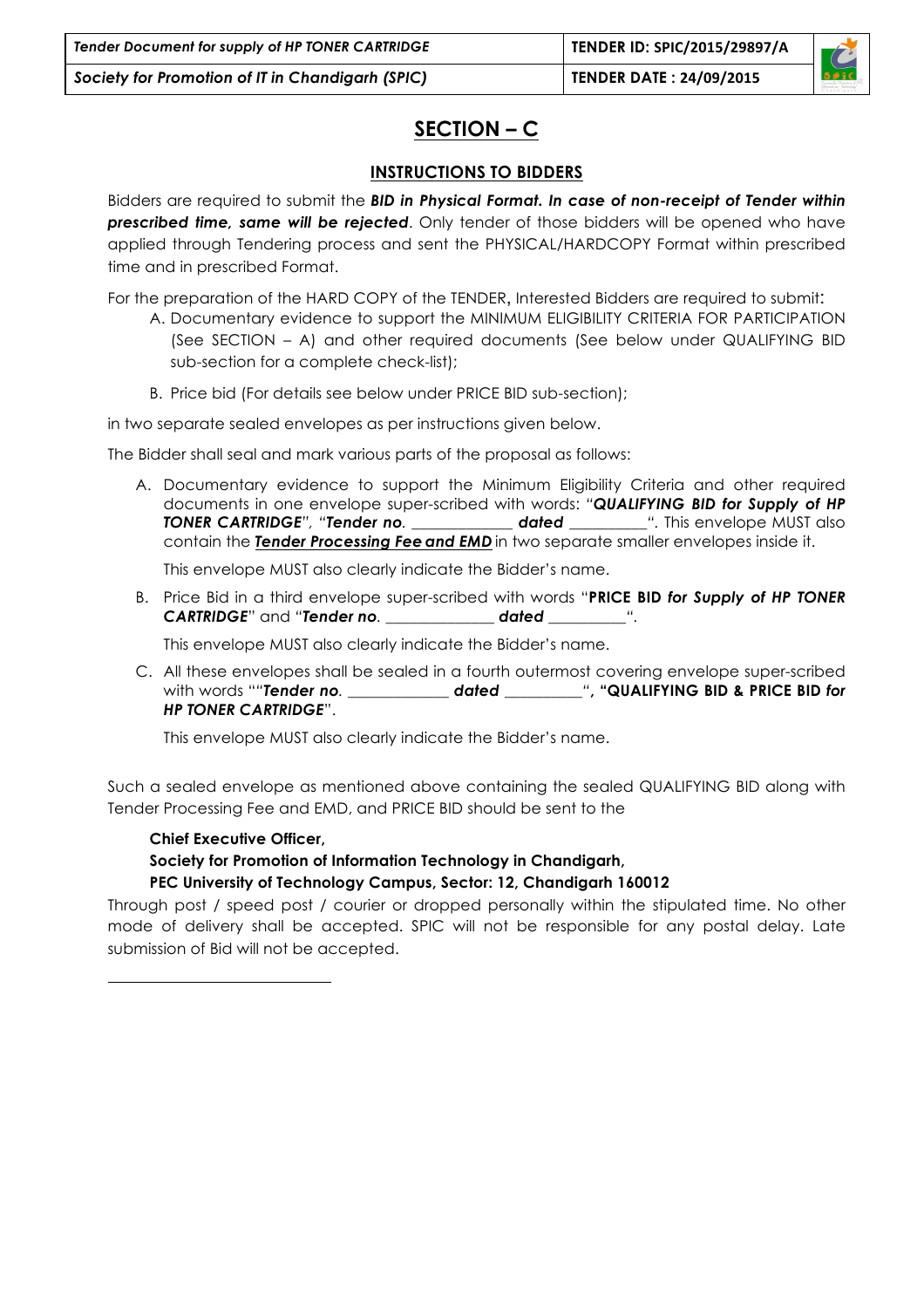| Tender Document for supply of HP TONER CARTRIDGE | TENDER ID: SPIC/2015/29897/A   | $\overline{\phantom{a}}$ |
|--------------------------------------------------|--------------------------------|--------------------------|
| Society for Promotion of IT in Chandigarh (SPIC) | <b>TENDER DATE: 24/09/2015</b> | <b>SPIC</b>              |

#### **QUALIFYING BID**

*(This set MUST contain the following documents STRICTLY in the given order. ANY DEVIATIONS FROM THE GIVEN ORDER MAY RESULT INTO REJECTION OF THE BID.)*

To,

The Chief Executive Officer, Society for Promotion of IT in Chandigarh (SPIC) PEC University of Technology Campus, Sector:12, Chandigarh.

**Sr. CRITERIA CRITERIA** SUPPORTING DOCUMENTS **REQUIRED SUBMITTED (YES/NO) DOCUMENTS INDEX**  1 Details of the enclosures in the envelope of QUALIFYING BID MUST be clearly indexed in the forwarding letter. A Table of Contents in the forwarding letter on the Bidder's letterhead. This MUST be the first page of this set of documents. **DOCUMENTARY EVIDENCE TO SUPPORT MINIMUM ELIGIBILITY CRITERIA**  2 The bidder should have experience of supply Toner CARTRIDGE; the bidder must be authorized distributor of the OEM. Documentary evidence in form of **Certificate/Authorization Letter / Undertaking** MUST be produced. 3 The Bidder should not be black listed by any Govt. organization. Documentary evidence in form of **Undertaking** MUST be produced. **TENDER PROCESSING FEE & EMD** 4 TENDER PROCESSING FEE Tender Processing Fee in a separate inner envelope to be enclosed in the same outer envelope as the one containing the above documents. 5 EMD EMD in a separate inner envelope to be enclosed in the same outer envelope as the one containing the above documents. **OTHER REQUIRED DOCUMENTS**  $6$  Bid Form on the letterhead of the Bidder. Bid Form duly filled and signed as per the format (on the Letter head of the Bidder. 7 The Bidder must accept all the terms and conditions mentioned in this tender document. This tender document, including any corrigendum issued subsequently, with each and every page duly signed with date and company seal by the Bidder. 8 Authorization of the signatory of the bid must be provided. A Appropriate Authorization letter in company letter head authorizing the signatory to sign on behalf of the bidding firm. 9 Bidder shall produce all tax clearance certificates, which shall remain valid on the last date of tender submission. Up to date **VAT/Service Tax/Income Tax** Certificate in the standard form from the Tax Authority or a Certificate that the assessment is under consideration along with Copy of the **PAN card**. 10 Detailed profile of the bidding company and article of association must be submitted. Profile of the bidding company/Article of Association

From,

\_\_\_\_\_\_\_\_\_\_\_\_\_\_\_\_\_\_\_\_\_\_\_\_\_\_\_\_\_\_\_\_\_\_\_\_\_\_\_\_\_\_\_ \_\_\_\_\_\_\_\_\_\_\_\_\_\_\_\_\_\_\_\_\_\_\_\_\_\_\_\_\_\_\_\_\_\_\_\_\_\_\_\_\_\_\_ \_\_\_\_\_\_\_\_\_\_\_\_\_\_\_\_\_\_\_\_\_\_\_\_\_\_\_\_\_\_\_\_\_\_\_\_\_\_\_\_\_\_\_ \_\_\_\_\_\_\_\_\_\_\_\_\_\_\_\_\_\_\_\_\_\_\_\_\_\_\_\_\_\_\_\_\_\_\_\_\_\_\_\_\_\_\_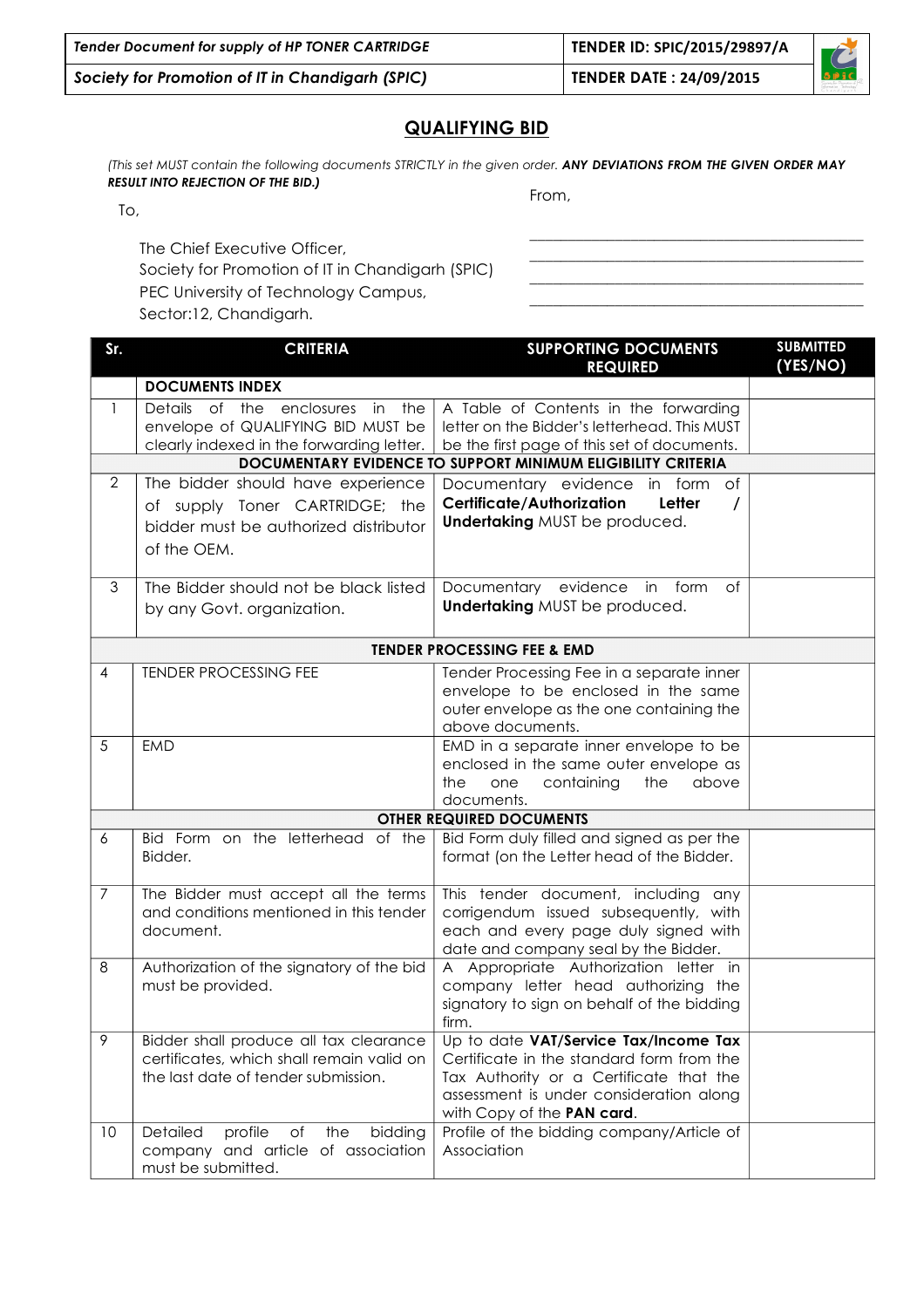| Tender Document for supply of HP TONER CARTRIDGE | TENDER ID: SPIC/2015/29897/A   | $\sqrt{2}$  |
|--------------------------------------------------|--------------------------------|-------------|
| Society for Promotion of IT in Chandigarh (SPIC) | <b>TENDER DATE: 24/09/2015</b> | <b>SPIC</b> |

| <b>TECHNICAL COMPLIANCE</b>         |                                        |                            |  |
|-------------------------------------|----------------------------------------|----------------------------|--|
| Sr. ITEMS                           | <b>Minimum required specifications</b> | whether<br>compliant (Y/N) |  |
| <b>HP TONER</b><br><b>CARTRIDGE</b> | MODEL: CF280XC                         |                            |  |

**Place: (Signature of authorized person with seal)** 

**Date:** 

**NOTE: Qualification BID must be submitted on letter head of the company**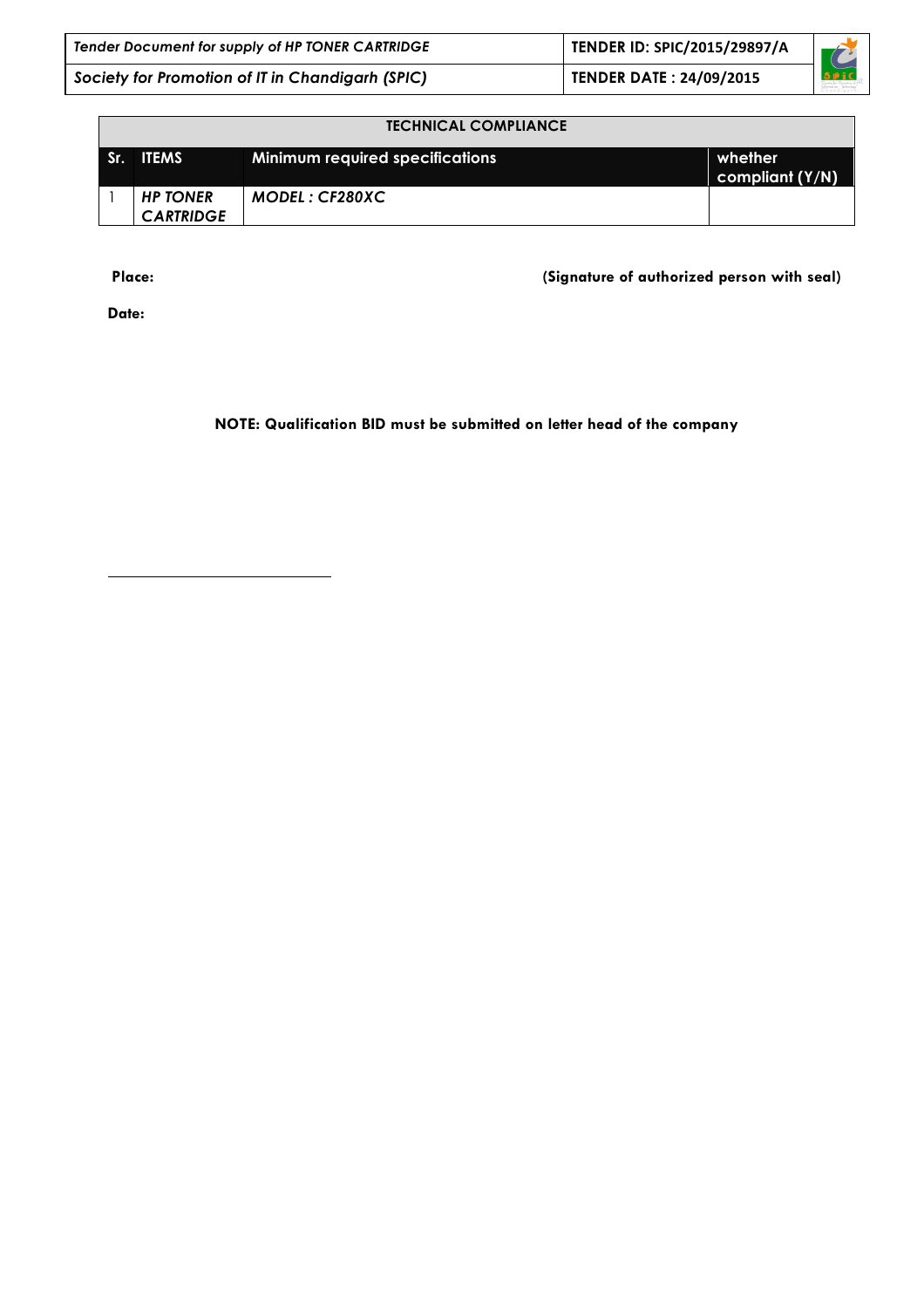| Tender Document for supply of HP TONER CARTRIDGE | TENDER ID: SPIC/2015/29897/A   |                    |
|--------------------------------------------------|--------------------------------|--------------------|
| Society for Promotion of IT in Chandigarh (SPIC) | <b>TENDER DATE: 24/09/2015</b> | $\overline{\circ}$ |

#### **FINANCIAL BID FORMAT**

To,

From,

The Chief Executive Officer, Society for Promotion of IT in Chandigarh (SPIC) PEC University of Technology Campus, Sector:12, Chandigarh.

| Sr. | <b>Items</b>                        | Make &<br><b>Model</b> | Approx.<br>Qty<br>(A) | Rate<br>per<br>Unit<br>(B) | Tax per<br>Unit/Other<br><b>Charges</b><br>(If Any)<br>(C) | <b>Total Unit</b><br><b>Price</b><br>(including<br>all taxes &<br>other<br>charges)<br>(D) | Total<br><b>Price</b><br>$E = D \times A$ |
|-----|-------------------------------------|------------------------|-----------------------|----------------------------|------------------------------------------------------------|--------------------------------------------------------------------------------------------|-------------------------------------------|
|     | <b>HP TONER CARTRIDGE (CF280XC)</b> |                        | 40                    |                            |                                                            |                                                                                            |                                           |

**Place: (Signature of authorized person with seal)** 

**Date:** 

#### **NOTE: Bid must be submitted on letterhead of the company**

#### **Note :**

- 1. The commercial figure quoted will be an all-inclusive figure inclusive of out-of pocket expenses and all taxes, duties, etc payable. No out-of-pocket expenses will be reimbursed separately.
- 2. Should the commercial quote include separate out of pocket expenses or any taxes, duties, etc., other than mentioned above, such a commercial proposal would be treated as an invalid.
- **3. All quantities & list of items mentioned above are indicative and no binding on the purchaser; orders can be placed for any items in the list of items and in any quantity as per requirements.**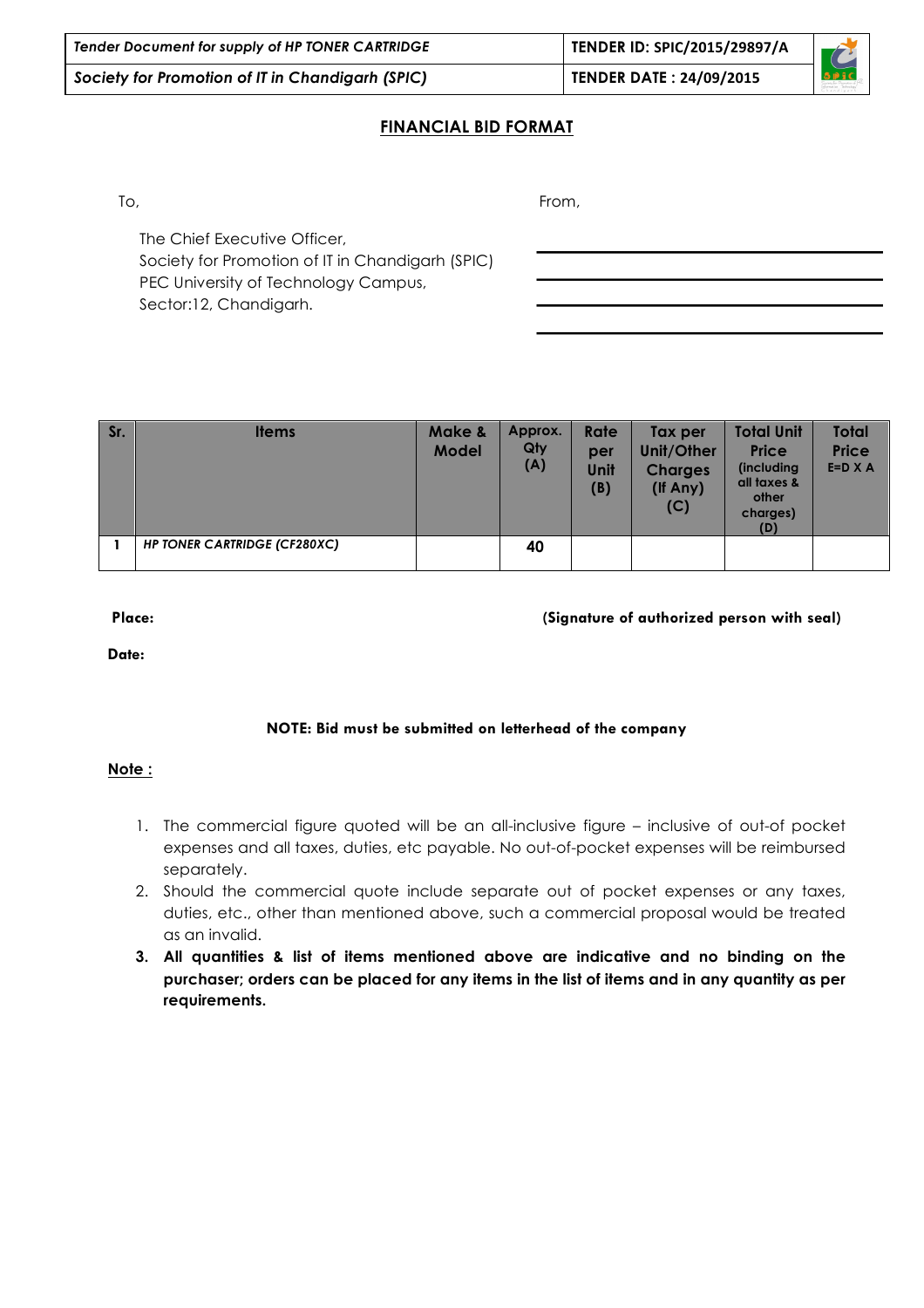### **SECTION – D**

#### **BID FORM**

*(Bidders are requested to furnish the Bid Form strictly in the format given in this section with all blanks duly filled in and submitted on their Letterheads)* 

**To,**

**The Chief Executive Officer, Society for Promotion of Information Technology in Chandigarh PEC University of Technology Campus , Sector : 12 , Chandigarh Tele-Fax: 0172-2744235, 2745502**

Dear Sir,

Having examined the tender documents we, the undersigned, offer to undertake the job of Supply of HP Toner Cartridge as per the Tender No. \_\_\_\_\_\_\_\_\_\_\_\_\_\_\_\_\_\_\_ dated \_\_\_\_\_\_\_\_\_\_\_\_\_\_\_\_.

We agree to abide by this bid for the period of one Year from the date fixed for price bid opening and it shall remain binding upon us for acceptance at any time before the expiry of the period.

This bid, together with your written acceptance thereof and your order / notification of award, shall constitute a binding contract between us.

We understand that SPIC reserves the right to accept in full / part or reject any or all the bids received or split order within successful bidders or increase / decrease quantities offered, without any explanation to bidders and SPIC's decision on the subject will be final and binding on Bidder.

We have enclosed an EMD of Rs ………………… (DD/BG No ……………………… dated ……………… drawn on ……………………………………………..) along with the QUALIFYING BID.

Dated, this ………………….. day of ……………………20…..

…………………………………………………………………….

Sianature

……………………………………………………………………. (In capacity of) Duly authorized to sign bid for and on behalf of …………………………………………………….(Name and Address of the Bidder)

(Affix Official Seal)